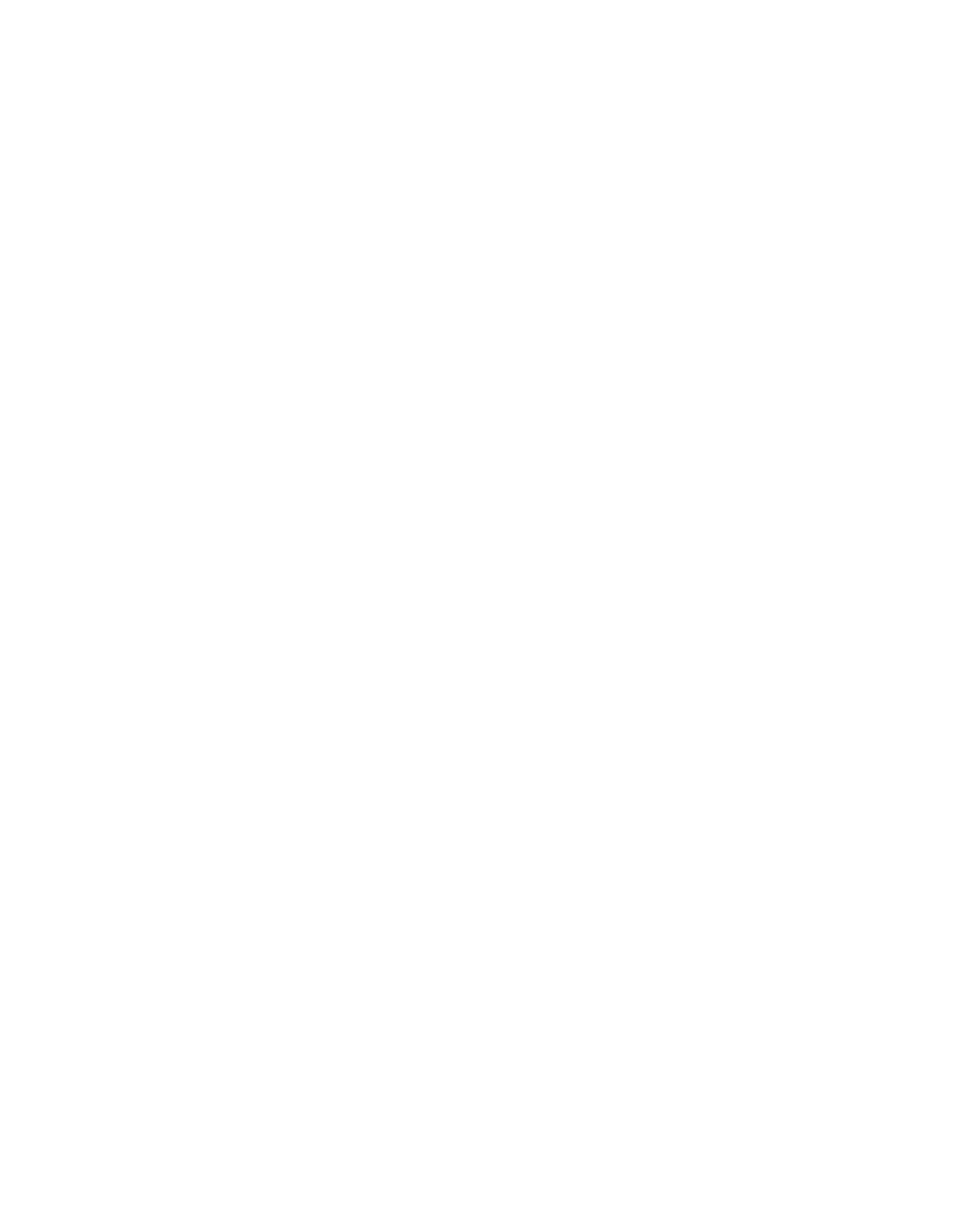# **Operating Instructions for the DG-500 Pressure Gauge**

The Energy Conservatory 2801 21<sup>st</sup> Ave. S., Suite 160 Minneapolis, MN 55407 Ph.: (612) 827-1117 Fax: (612) 827-1051 www.energyconservatory.com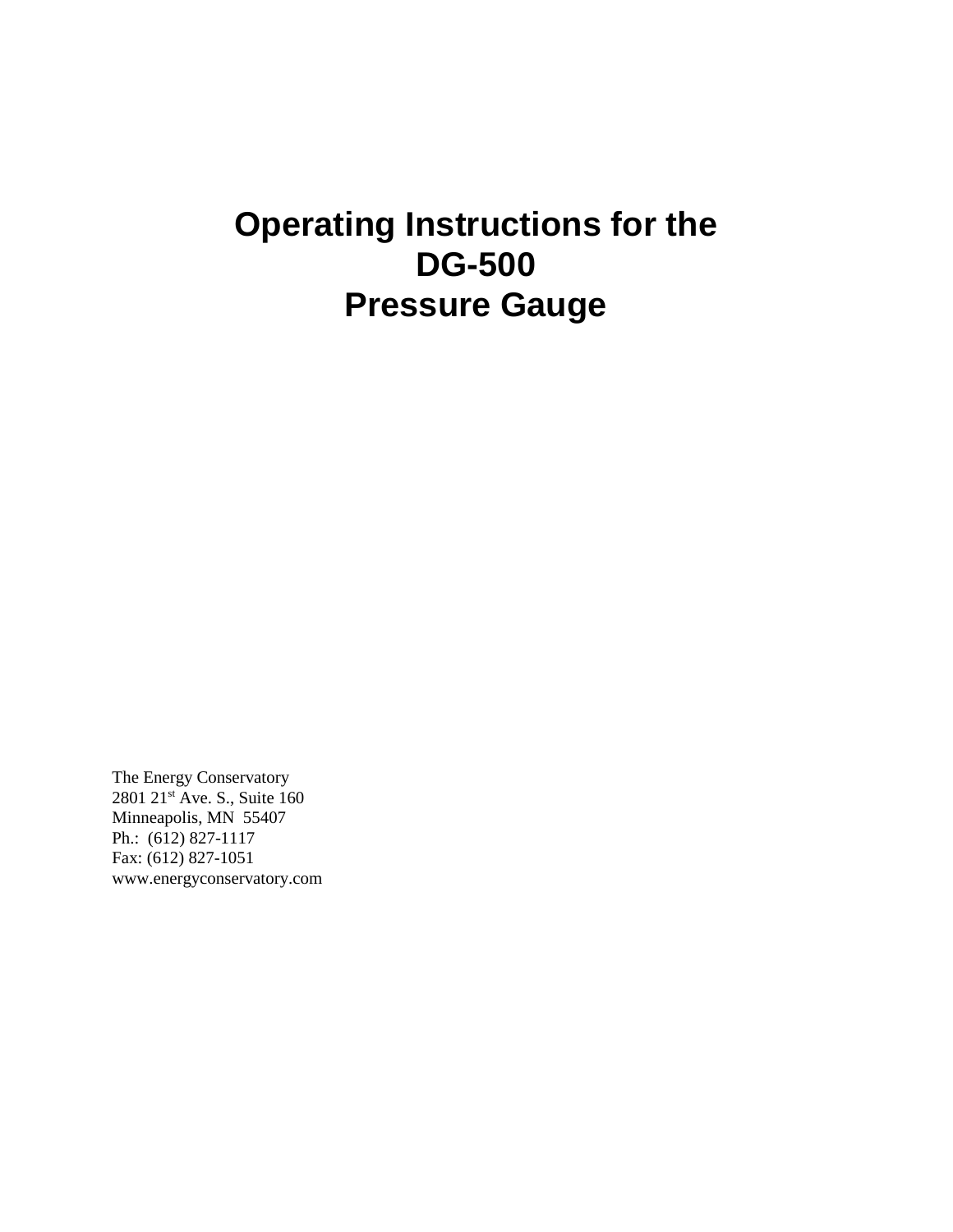#### Manual Edition January 2005

2005 The Energy Conservatory. All rights reserved.

#### ENERGY CONSERVATORY WARRANTY

#### EXPRESS LIMITED WARRANTY:

Seller warrants that this product, under normal use and service as described in the operator's manual, shall be free from defects in workmanship and material for a period of 24 months, or such shorter length of time as may be specified in the operator's manual, from the date of shipment to the Customer.

LIMITATION OF WARRANTY AND LIABILITY:

This limited warranty set forth above is subject to the following exclusions:

- a) With respect to any repair services rendered, Seller warrants that the parts repaired or replaced will be free from defects in workmanship and material, under normal use, for a period of 90 days from the date of shipment to the Purchaser.
- b) Seller does not provide any warranty on finished goods manufactured by others. Only the original manufacturer's warranty applies.
- c) Unless specifically authorized in a separate writing, Seller makes no warranty with respect to, and shall have no liability in connection with, any goods which are incorporated into other products or equipment by the Purchaser.
- d) All products returned under warranty shall be at the Purchaser's risk of loss. The Purchaser is responsible for all shipping charges to return the product to The Energy Conservatory. The Energy Conservatory will be responsible for return standard ground shipping charges. The Customer may request and pay for the added cost of expedited return shipping.

The foregoing warranty is in lieu of all other warranties and is subject to the conditions and limitations stated herein. NO OTHER EXPRESS OR IMPLIED WARRANTY IS PROVIDED, AND THE SELLER DISCLAIMS ANY IMPLIED WARRANTY OF FITNESS FOR PARTICULAR PURPOSE OR MERCHANTABILITY.

THE EXCLUSIVE REMEDY OF THE PURCHASER FOR ANY BREACH OF WARRANTY shall be the return of the product to the factory or designated location for repair or replacement, or, at the option of The Energy Conservatory, refund of the purchase price.

The Energy Conservatory's maximum liability for any and all losses, injuries or damages (regardless of whether such claims are based on contract, negligence, strict liability or other tort) shall be the purchase price paid for the products. IN NO EVENT SHALL THE SELLER BE LIABLE FOR ANY SPECIAL, INCIDENTAL OR CONSEQUENTIAL DAMAGES. The Energy Conservatory shall not be responsible for installation, dismantling, reassembly or reinstallation costs or charges. No action, regardless of form, may be brought against the Seller more than one year after the cause of action has accrued.

The Customer is deemed to have accepted the terms of this Limitation of Warranty and Liability, which contains the complete and exclusive limited warranty of the Seller. This Limitation of Warranty and Liability may not be amended or modified, nor may any of its terms be waived except by a writing signed by an authorized representative of the Seller.

TO ARRANGE A REPAIR: Please call The Energy Conservatory at 612-827-1117 before sending any product back for repair or to inquire about warranty coverage. All products returned for repair should include a return shipping address, name and phone number of a contact person concerning this repair, and the purchase date of the equipment.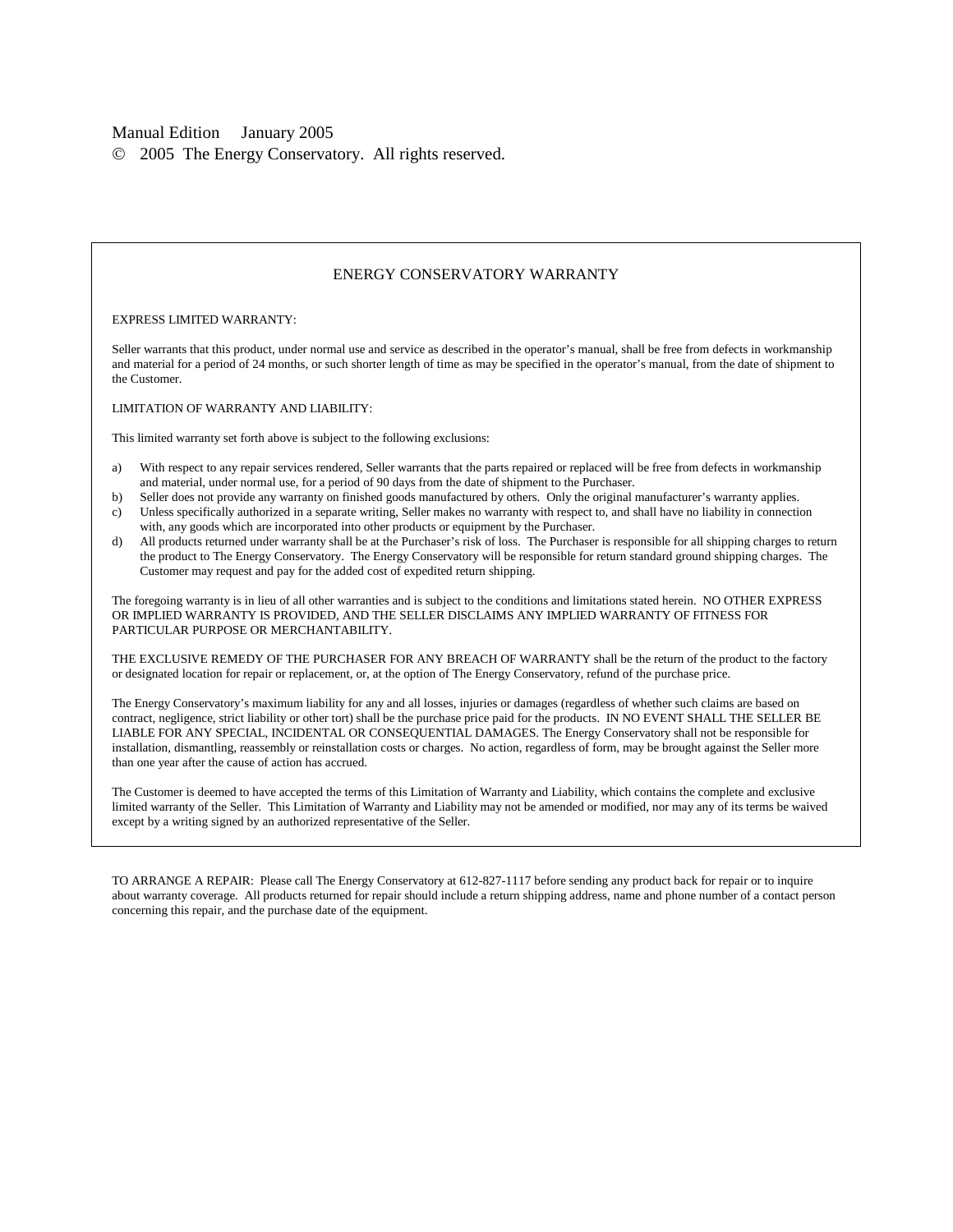# **Table of Contents**

| <b>CHAPTER 1</b><br><b>FEATURE SUMMARY</b>                                        | 1      |
|-----------------------------------------------------------------------------------|--------|
| 1.1 Feature List                                                                  | 1      |
| □ 1.1.a Pressure Measurements:                                                    | 1      |
| $\Box$ 1.1.b Auto Zeroing:                                                        | 1      |
| 1.1.c Time Averaging:                                                             | 1      |
| 1.1.d Air Velocity Measurements:<br>□ 1.1.e Display "HOLD":                       | 1<br>1 |
| 1.1.f Data Logging Pressure Measurements:                                         | 1      |
| 1.2 Overview of Gauge Operating Modes                                             | 2      |
| 1.3 Gauge Face                                                                    | 2      |
| 1.4 Gauge Buttons                                                                 | 3      |
| 1.5 Input/Output Ports on the DG-500                                              | З      |
| 1.5.a Serial Communication Port:                                                  | 3      |
| 1.5.b AC Power Input Jack:                                                        | 3      |
| 1.6 Overview of the Time Averaging Feature                                        | 4      |
| □ 1.6.a Description of Time Averaging Periods:                                    | 4      |
| □ 1.6.b Illustration of Time-Averaging Operation (First 10 seconds of operation): | 4      |
| □ 1.6.c Resetting the Time Averaging Measurement Buffer:                          | 5      |
| <b>CHAPTER 2 PRESSURE/PRESSURE MODE</b>                                           | 6      |
| 2.1 Mode Summary                                                                  | 6      |
| 2.2 Overview of Pressure/Pressure Mode                                            | 6      |
| 2.3 Changing the Pressure Units                                                   | 6      |
| 2.4 Changing the Time Averaging Period                                            | 7      |
| <b>CHAPTER 3</b><br><b>PRESSURE/VELOCITY MODE</b>                                 | 8      |
| 3.1 Mode Summary                                                                  | 8      |
| 3.2 Overview of Pressure/Velocity Mode                                            | 8      |
| 3.3 Changing the Air Velocity Units                                               | 8      |
| 3.4 Changing the Time Averaging Period                                            | 8      |
| 3.5 Air Velocity Calculations Used in the DG-500                                  | 8      |
| <b>CHAPTER 4</b><br><b>SERVICING AND MAINTENANCE</b>                              | 9      |
| 4.1 Gauge Calibration and Servicing                                               | 9      |
| □ 4.1.a Calibration:                                                              | 9      |
| 4.1.b Servicing/Repairs:                                                          | 9      |
| 4.2 Low Battery Indicator/Battery Replacement                                     | 9      |
| □ 4.2.a Low Battery Indicators:                                                   | 9      |
| 4.2.b Battery Replacement:                                                        | 9      |
| 4.3 Troubleshooting/Resetting the DG-500                                          | 10     |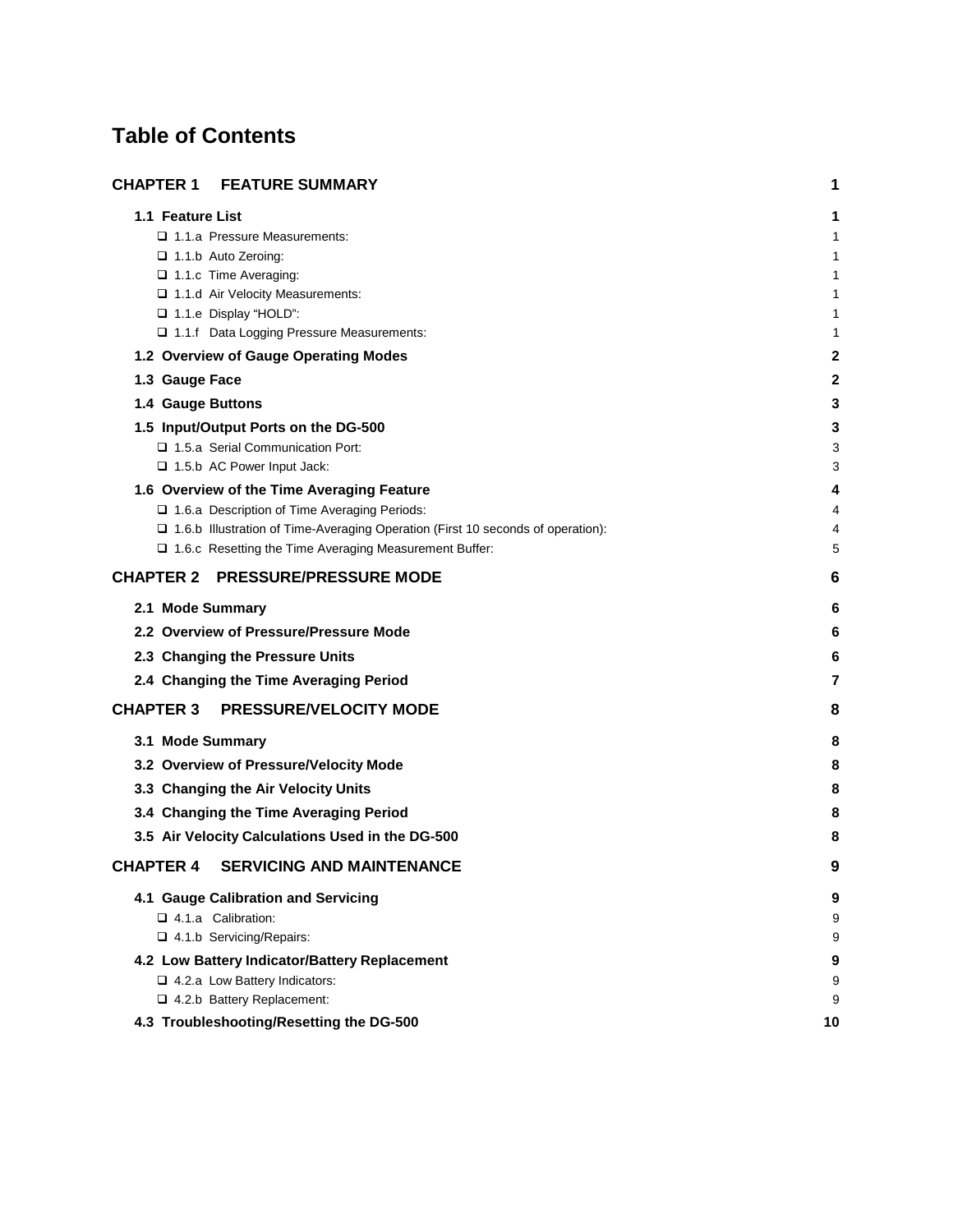## **APPENDIX A DATA LOGGING USING THE DG-500 11**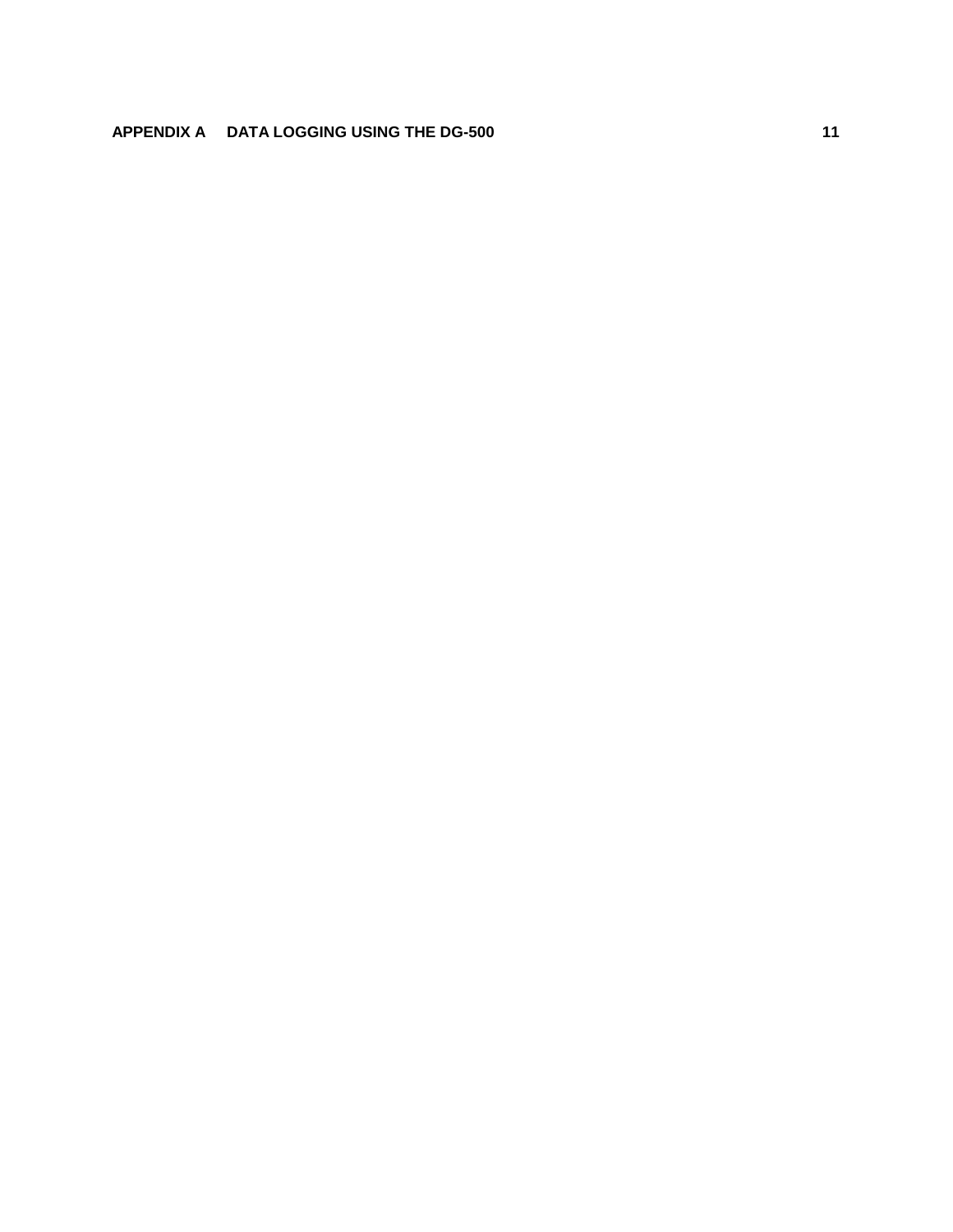# *Chapter 1* **Feature Summary**

The DG-500 Pressure Gauge is a high resolution differential pressure gauge with simultaneous display of two independent measurement channels. Pressure measurements can be displayed in units of Pascals or Inches w.c.. The DG-500 can display air velocity measurements in units of feet per minute or meters per second when connected to a standard pitot tube. Pressure measurements from the DG-500 can also be stored and graphically displayed using a computer and specialized data logging software (TECLOG for Windows) available from The Energy Conservatory.

## **1.1 Feature List**

### **1.1.a Pressure Measurements:**

- Simultaneous display of 2 independent differential pressure channels (**A** and **B**).
- Each pressure channel has a range of  $-1,250$  Pascals to  $+1,250$  Pascals.
- Accuracy of pressure channels is  $+/- 1\%$  of reading, or 0.15 Pa, whichever is greater.
- Auto ranging with 0.1 Pascal resolution.
- Choice of pressure units (Pascals or Inches w.c.).

### **1.1.b Auto Zeroing:**

- Auto-zeroing feature for both pressure channels automatically adjusts for sensitivity to position and operating temperature during operation (automatically activated every 10 seconds).

### **1.1.c Time Averaging:**

- Choice of 4 time-averaging periods (1 second, 5 second, 10 second and Long-Term average). The timeaveraging feature stabilizes readings when measuring fluctuating signals (e.g. windy conditions).

### **1.1.d Air Velocity Measurements:**

- The DG-500 will calculate and display air velocity readings on **Channel B** from a standard pitot tube (choice of units includes feet per minute (FPM), meters per second (m/s)).

### **1.1.e Display "HOLD":**

When the "HOLD" button is pushed, the DG-500 display is temporarily frozen with the most recent readings and settings. The Hold feature is turned off by pushing the "HOLD" button a second time.

### **1.1.f Data Logging Pressure Measurements:**

- The DG-500 can be used along with a computer and specialized TEC software to store and graphically display pressure measurements from both pressure channels.
- Data logging requires **TECLOG for Windows** (free software) and a serial (RS-232) cable.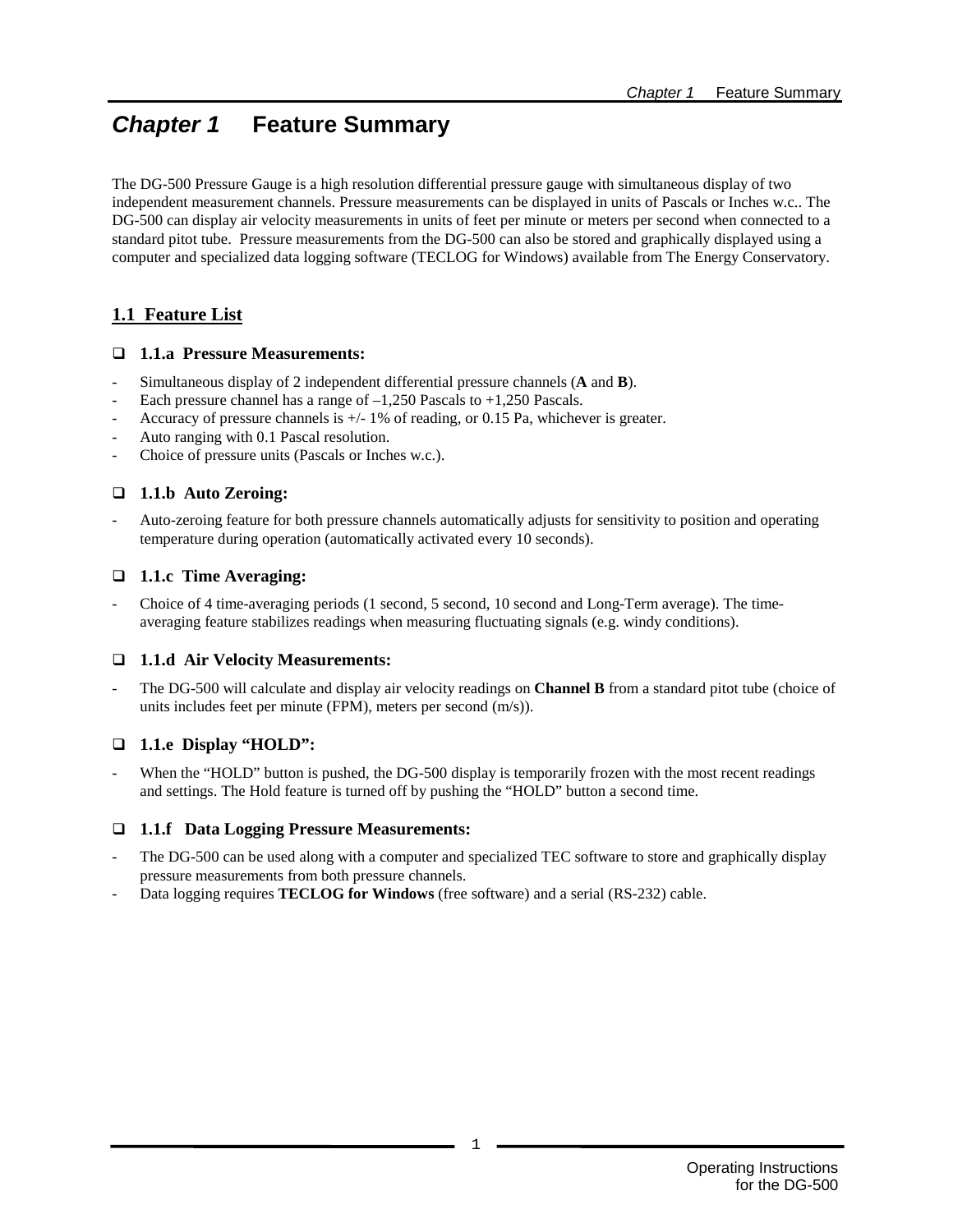| <b>Mode</b>                            | Application                                                 | <b>Channel A Display</b>                   | <b>Channel B Display</b>                       |
|----------------------------------------|-------------------------------------------------------------|--------------------------------------------|------------------------------------------------|
| <b>Pressure/Pressure</b><br>(PR/PR)    | Multi-purpose pressure<br>measurements.                     | Pressure in units chosen<br>(Pa, In w.c.). | Pressure in units chosen<br>(Pa, In w.c.).     |
| <b>Pressure/Velocity</b><br>(PR)<br>V) | Multi-purpose pressure<br>and air velocity<br>measurements. | Pressure in Pascals.                       | Air velocity in units chosen<br>$(FPM, m/s)$ . |

### **1.2 Overview of Gauge Operating Modes**

### **1.3 Gauge Face**

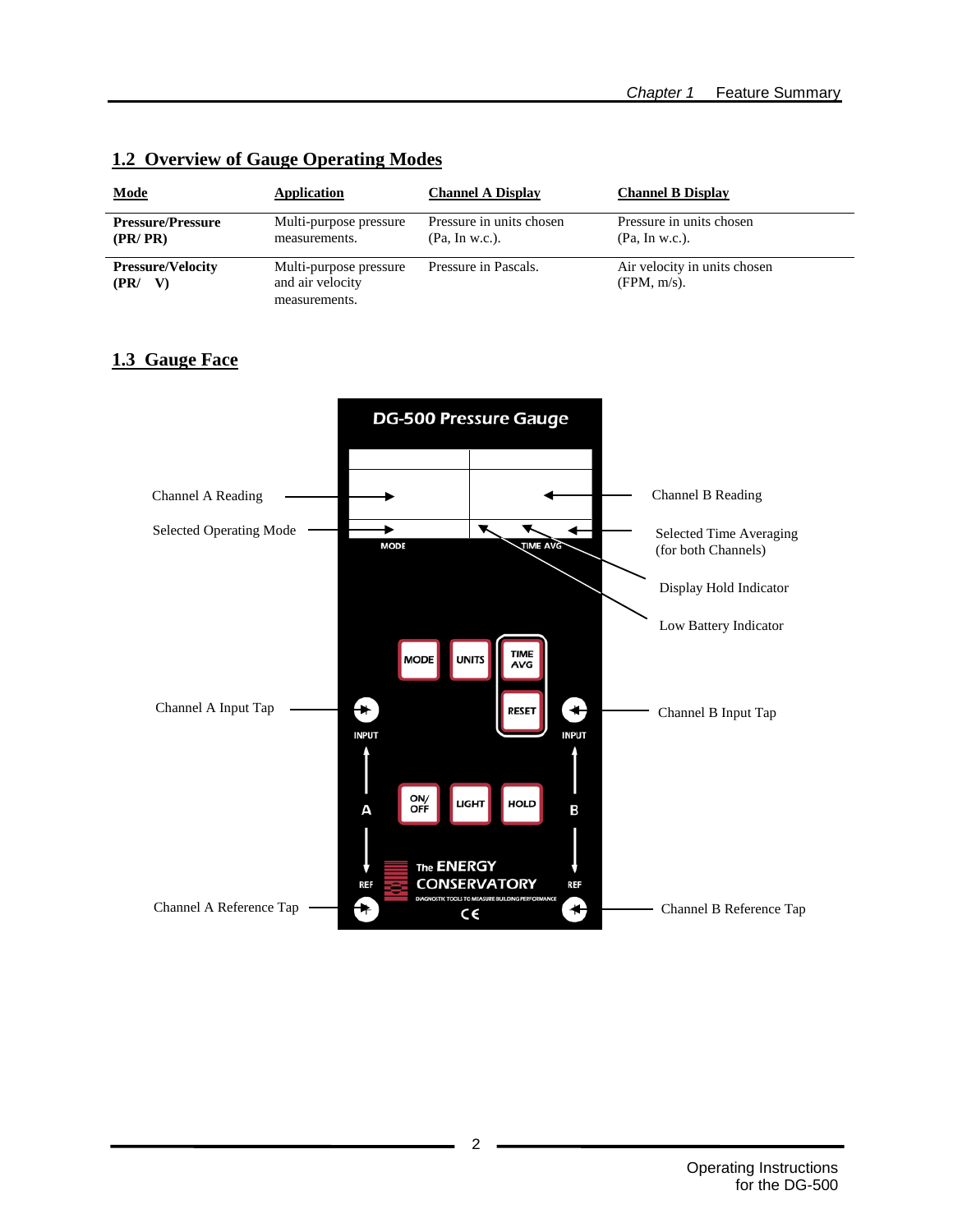### **1.4 Gauge Buttons**

| <b>Button</b> | <b>Purpose</b>                                                              | <b>Button</b> | <b>Purpose</b>                         |
|---------------|-----------------------------------------------------------------------------|---------------|----------------------------------------|
| <b>MODE</b>   | Selects the current operating mode.                                         | <b>ON/OFF</b> | Turns gauge On and Off.                |
| <b>UNITS</b>  | Selects the units for <b>Channels A</b> and <b>B</b> .                      | LIGHT         | Turns display backlight On and Off.    |
| TIME AVG-     | Used to select the current time<br>averaging period.                        | <b>HOLD</b>   | Turns display Hold feature On and Off. |
| <b>RESET</b>  | Resets time averaging buffer and<br>manually initiates auto-zero procedure. |               |                                        |

### **1.5 Input/Output Ports on the DG-500**

### **1.5.a Serial Communication Port:**

The DB-9 serial communication port on the DG-500 is used to create a 2-way (RS-232) communication link between the gauge and a computer. This communication link is used during gauge calibration, and can also be used along with specialized Energy Conservatory software to store and graphically display pressure measurements from both pressure channels.

- Data logging of pressure measurements requires TECLOG for Windows software (available free from www.energyconservatory.com) , and a serial cable to connect the DG-500 to a user supplied laptop computer. **Note**: If your computer does not have a serial port but does have a USB port, you will also need a USB to serial adapter - contact us for adapter recommendations.

### **1.5.b AC Power Input Jack:**

The AC power input jack can be used with an <u>optional</u> AC power supply to provide a long term power source for the gauge (to be used when data logging). The gauge is normally powered by 6 AA batteries located in the rear battery compartment. When the AC power supply is plugged in, the power supply bypasses the batteries in the battery compartment. **Note:** Always turn off the gauge before plugging in the AC power supply.

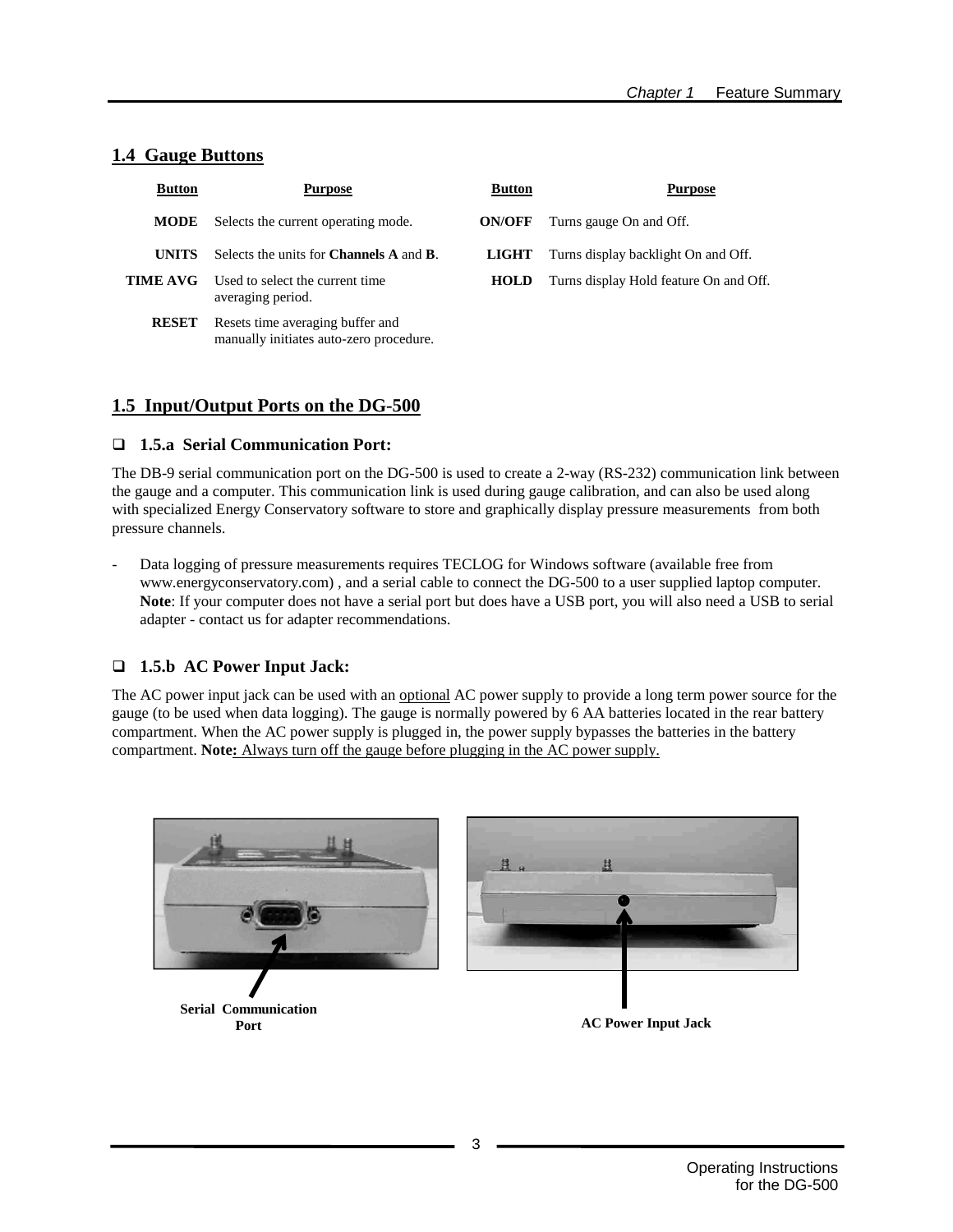### **1.6 Overview of the Time Averaging Feature**



The DG-500 has a choice of 4 time averaging periods which are applied to both measurement channels. When the gauge is turned on, the default time averaging period is *1 second average*. **To change the selected time averaging period**, press the **TIME AVG** button. The currently selected time averaging period is shown in the **TIME AVG** portion of the gauge display.

### **1.6.a Description of Time Averaging Periods:**

- *1 Second Average (***1***)* Both measurement channels are updated once per second with the average of the readings from the previous 1 second. The *1 Second Average* is the default time averaging period when turning on the gauge, and is the period most commonly used.
- *5 Second Average (***5***)* Both measurement channels are updated once every 5 seconds with the average of the readings from the previous 5 second period. When first activated, the display shows "---" until the first 5 second measurement buffer has been recorded. The *5 Second Average* should be used when the *1 Second Average* reading is fluctuating more than desired.
- 10 Second Average (10) Both measurement channels are updated once every 10 seconds with the average of the readings from the previous 10 second period. When first activated, the display will show "---" until the first 10 second measurement buffer has been recorded. The *10 Second Average* mode should be used when the 5 Second Average reading is fluctuating more than desired.
- *Long Term Average (***L***)* Both measurement channels are updated once per second with the running average of all readings taken after the *Long Term Average* period is activated. When using *Long Term Average*, the gauge continuously adds the current measurements to the measurement buffer and displays the average value of all recorded measurements. The gauge will operate for approximately 2 hours when using *Long Term Average* before the measurement buffer is overloaded. When the buffer is overloaded, both channel readings will re-start a new long-term average period.

| 1 Second Average:                                                                         | 5 Second Average:                                                                  |
|-------------------------------------------------------------------------------------------|------------------------------------------------------------------------------------|
| Seconds: $1 \quad 2 \quad 3$<br>5 <sup>5</sup><br>8<br>-10<br>6 7<br>$\overline{4}$<br>-9 | 2 3 4<br>Seconds: 1<br>5<br>8<br>7<br>- 9<br>10<br>6                               |
| Pressure 12 5 10 2 6 15 8 12 2<br>- 6<br>Signal:                                          | 8<br>Pressure 12 5 10 2<br>6.15<br>-12<br>- 2<br>6.<br>Signal:                     |
| Display: 12 5 10 2 6 15 8 12 2<br>- 6                                                     | Display: $-$                                                                       |
|                                                                                           |                                                                                    |
| <b>10 Second Average:</b>                                                                 | Long Term Average:                                                                 |
| Seconds: $1 \quad 2 \quad 3$<br>5 <sup>5</sup><br>6 7<br>8<br>-10<br>-9<br>4              | Seconds: $1 \quad 2 \quad 3 \quad 4$<br>.5<br>8<br>$\overline{7}$<br>-9<br>6<br>10 |
| Pressure 112 5 10 2 6 15 8 12<br>6<br>2<br>Signal:<br>Display:                            | Pressure $ 12 \t5  \t10 \t2 \t6 \t15 \t8 \t12 \t2$<br>- 6<br>Signal:               |

### **1.6.b Illustration of Time-Averaging Operation (First 10 seconds of operation):**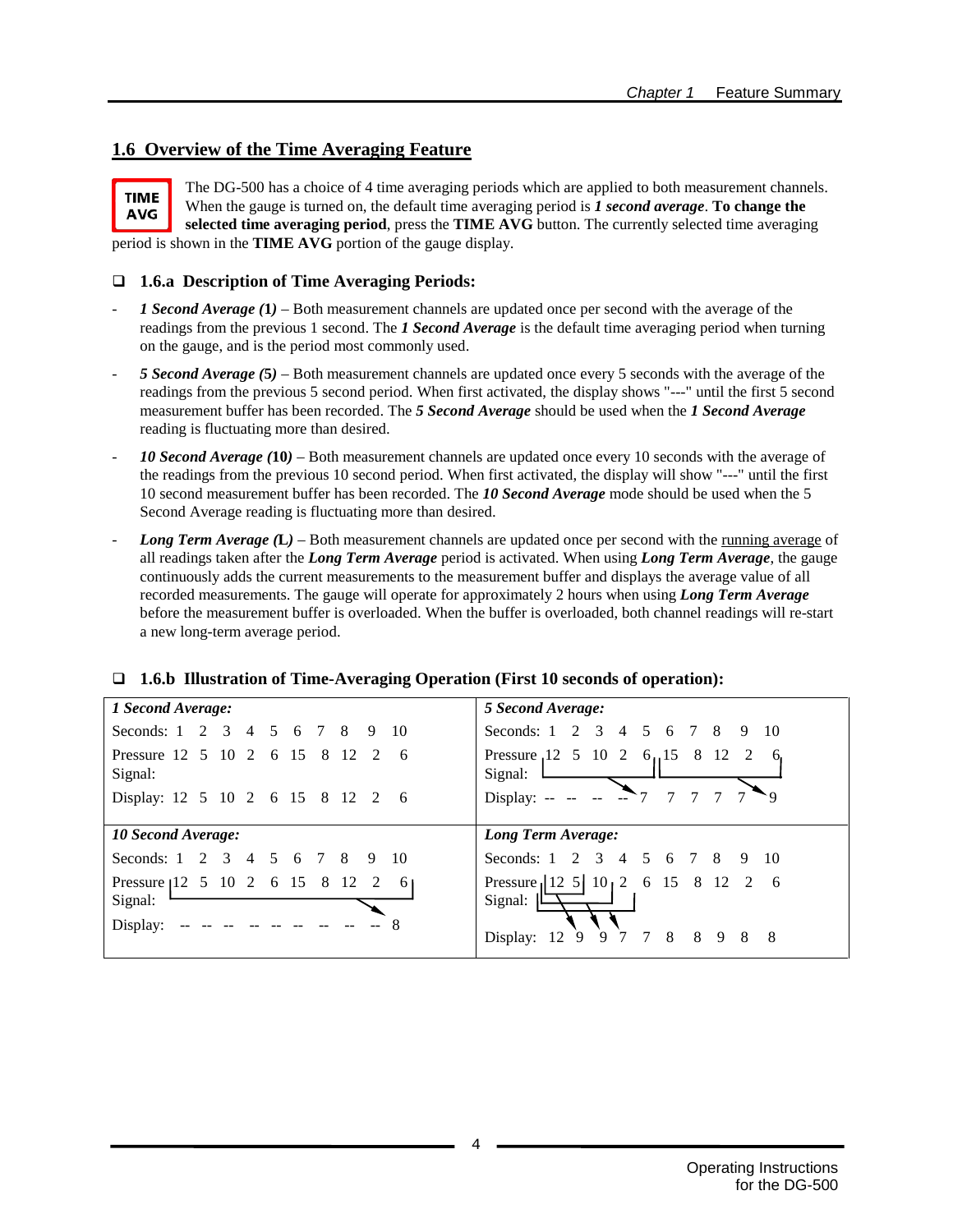### **1.6.c Resetting the Time Averaging Measurement Buffer:**



When using the *5 second*, *10 second* or *Long Term* averages, it is sometimes desirable to reset and restart the time averaging measurement buffer when an unwanted signal has been recorded during a time averaging period (e.g. someone steps on the tubing during a *Long Term Average* measurement). To reset and restart the time averaging measurement buffer for both channels, press the **RESET** button.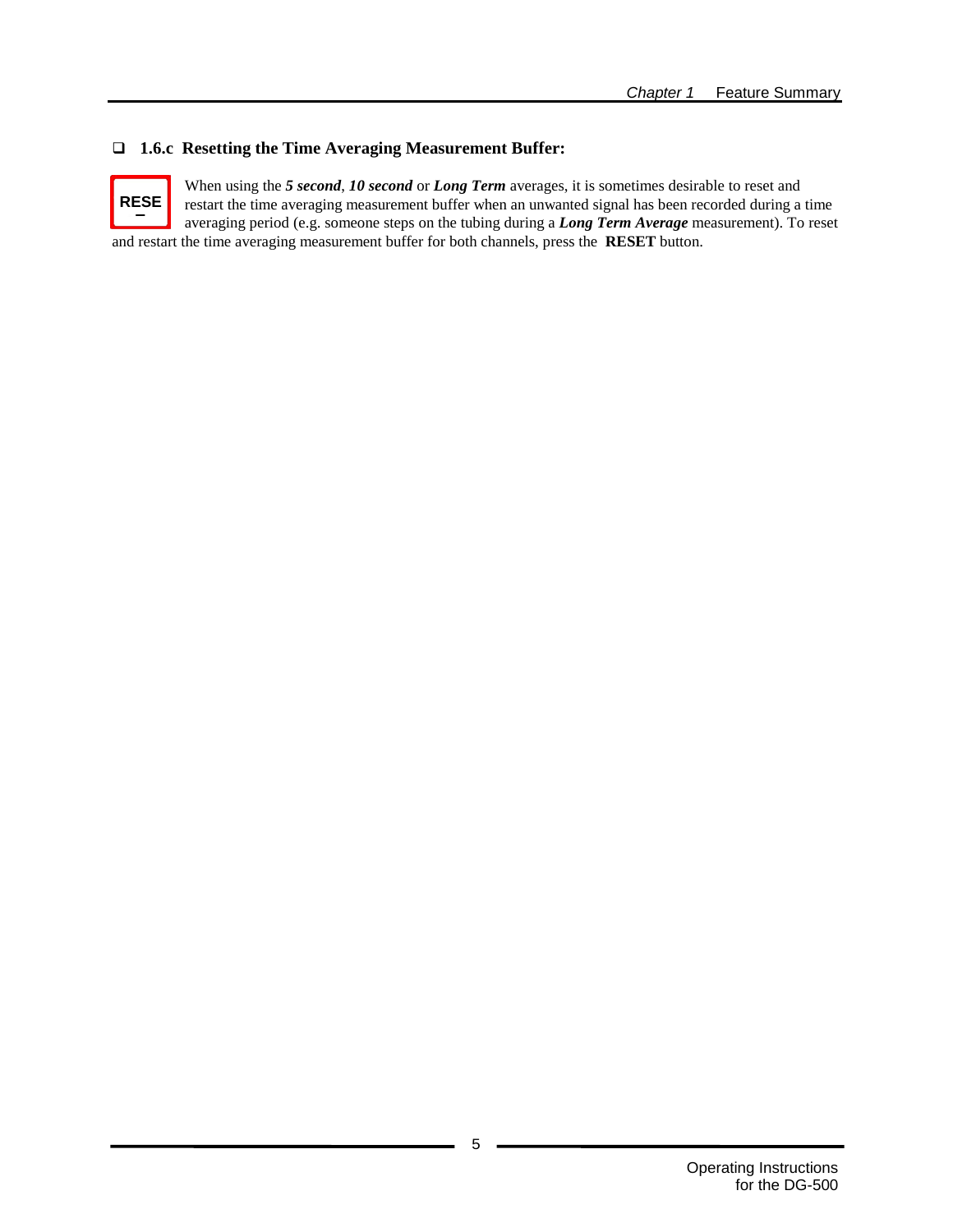# *Chapter 2* **Pressure/Pressure Mode**

## **2.1 Mode Summary**

ON/

**OFF** 

| <b>Mode</b>                         | Application               | <b>Channel A Display</b>                   | <b>Channel B Display</b>                   |
|-------------------------------------|---------------------------|--------------------------------------------|--------------------------------------------|
| <b>Pressure/Pressure</b><br>(PR/PR) | Multi-purpose<br>pressure | Pressure in units chosen<br>(Pa, In w.c.). | Pressure in units chosen<br>(Pa, In w.c.). |
|                                     | measurements.             |                                            |                                            |

### **2.2 Overview of Pressure/Pressure Mode**

time averaging period is *1 second average*.

The DG-500 gauge is turned on by pressing the **ON/OFF** button once. When first turned on, the gauge is automatically placed in the **Pressure/Pressure (PR/PR)** operating mode and immediately begins monitoring and displaying pressure readings for both **Channels A** and **B**. The default pressure units for both channels is Pascals, and the default

Ω.Ο Рa **PR/PR** 

Each channel on the DG-500 measures the pressure difference between either of the top Input pressure taps and its corresponding bottom Reference pressure tap. The gauge can monitor and display both positive and negative pressure readings (i.e. bi-directional). In order to display the correct "sign" of the pressure reading (i.e. positive or negative), it is important that the pressure taps are used consistently and logically. The top Input taps should always be connected to the pressure signal(s) you are trying to measure. The bottom Reference taps should always be connected to the reference pressure(s) you are measuring the pressure signal with reference to.

For example, let's set up the gauge to measure the pressure in a house with reference to outside using **Channel A**. If you are standing in the house, connect tubing to the **Channel A Reference** tap and run it outside, while leaving the **Channel A Input** tap open to the house. The gauge will now display the pressure difference between the house and outside, along with the correct sign of the reading. If the house is at a lower pressure than outside (e.g. from an exhaust fan running), then the pressure reading displayed on the gauge will have a minus sign "-" in front of the reading.

On the other hand, if you are standing outside and wish to make the same reading, connect a piece of tubing to the **Channel A Input** tap and run it into the house, while leaving the **Channel A Reference** tap open to the outside. The gauge will now display the same house to outside pressure difference as above, along with the correct sign. **Note:** In either case, if you had connected the tubing to the wrong tap on **Channel A**, the display would show the correct differential pressure reading, however, the reading would have the wrong sign.

### **2.3 Changing the Pressure Units**



When in the **PR/PR** operating mode, the DG-500 can display pressure readings in units of **Pascals** or **Inches w.c.**. The default pressure units for the gauge is **Pascals** for both **Channels A** and **B**. To change the pressure units for both channels, press the **UNITS** button. The selected pressure units are shown on the gauge display directly below each of the channel readings. **Note:** The DG-500 uses the following conversion to

change from units of Pascals to Inches w.c.: 248.36 Pascals = 1 Inch w.c..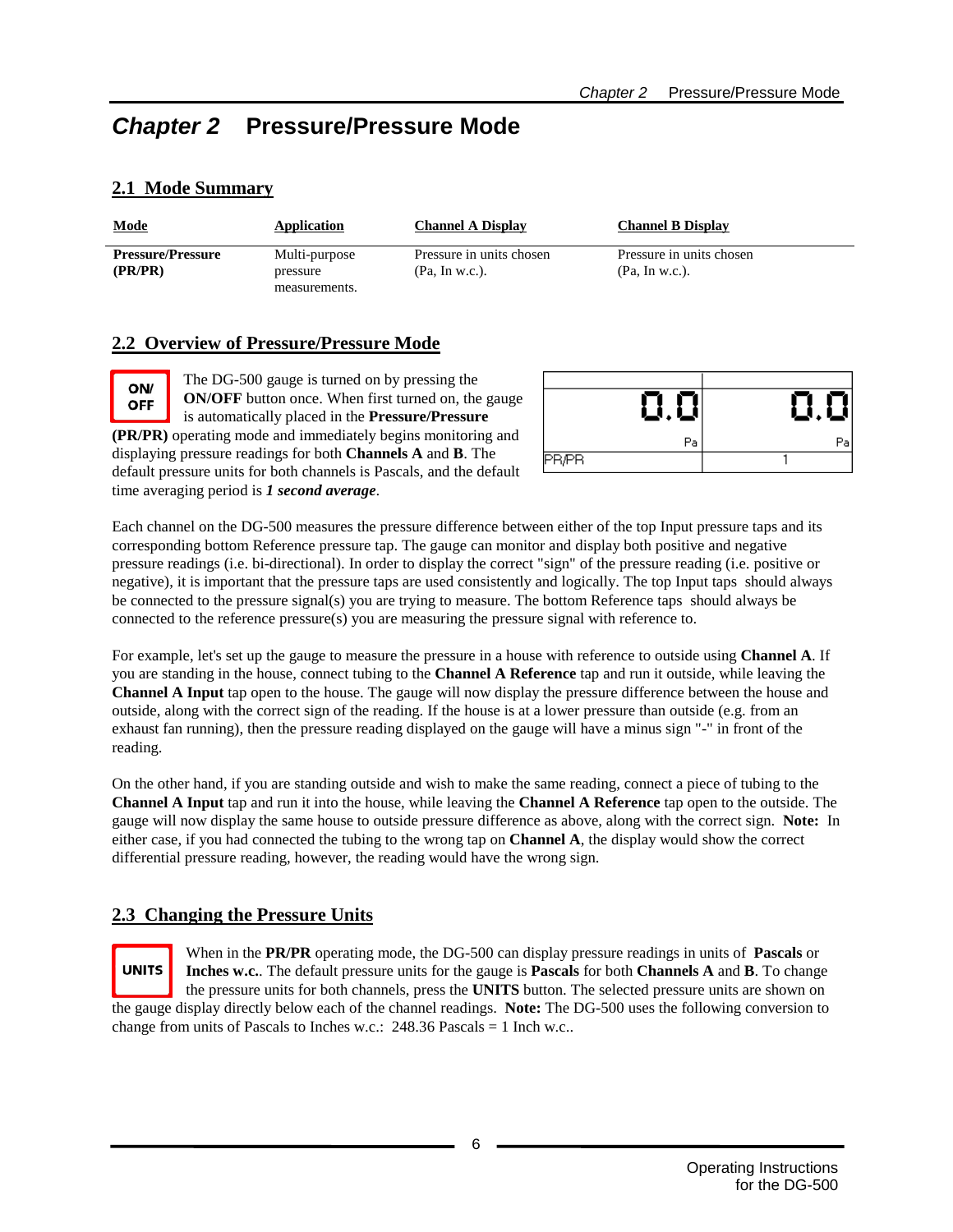### **2.4 Changing the Time Averaging Period**

The DG-500 has a choice of 4 time averaging periods which are applied to both pressure measurement **TIME** channels. The default time averaging period is *1 second average*. To change the selected time averaging **AVG** period, press the **TIME AVG** button. The selected time averaging period is shown in the **TIME AVG** portion of the gauge display. (See **Section 1.6** for an overview of the time averaging feature).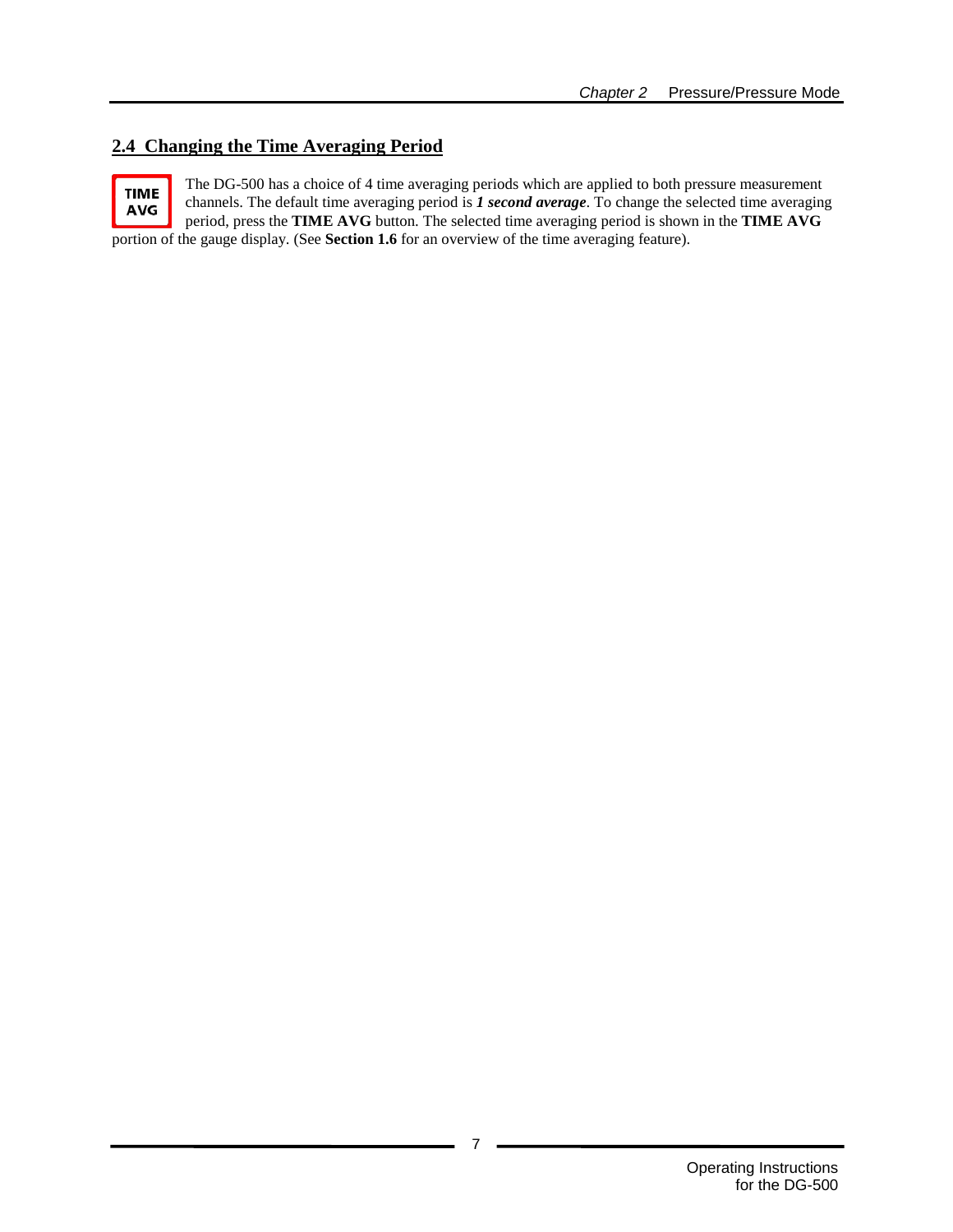# *Chapter 3* **Pressure/Velocity Mode**

| <b>Mode</b>                      | Application                                | <b>Channel A Display</b> | <b>Channel B Display</b>                       |
|----------------------------------|--------------------------------------------|--------------------------|------------------------------------------------|
| <b>Pressure/Velocity</b><br>(PR) | Multi-purpose pressure<br>and air velocity | Pressure in Pascals.     | Air velocity in units chosen<br>$(FPM, m/s)$ . |
|                                  | measurements.                              |                          |                                                |

### **3.1 Mode Summary**

### **3.2 Overview of Pressure/Velocity Mode**

The **Pressure/Velocity** mode is a multi-purpose mode used to measure a pressure signal on **Channel A** and/or measure an air velocity reading from a pitot tube connected to **Channel B**.



To select the **Pressure/Velocity** mode, press the **MODE** button until the selected operating mode

shown on the gauge display is **PR/ V**. When first entering this mode, the default air velocity unit on **Channel B** is feet per minute (FPM). **Channel A** always displays pressure readings in Pascals when in the **PR/ V** mode.

### **3.3 Changing the Air Velocity Units**



**MODE** 

When in the **PR/ V** operating mode, the DG-500 can display air velocity readings on **Channel B** in units of **feet per minute** or **meters per second**. To change the air velocity units for **Channel B**, press the **UNITS** button. The selected units are shown on the **Channel B** display directly below the channel

reading.

### **3.4 Changing the Time Averaging Period**



To change the selected time averaging period for both **Channel A** and **B**, press the **TIME AVG** button. The selected time averaging period is shown in the **TIME AVG** portion of the gauge display. (See **Section 1.6** above for a complete description of the time averaging periods.)

### **3.5 Air Velocity Calculations Used in the DG-500**

The following equations are used to calculate air velocity from a pitot tube connected to **Channel B**. **Note:** The pitot tube should be set up to measure velocity pressure in order for the DG-500 to correctly display air velocity readings.

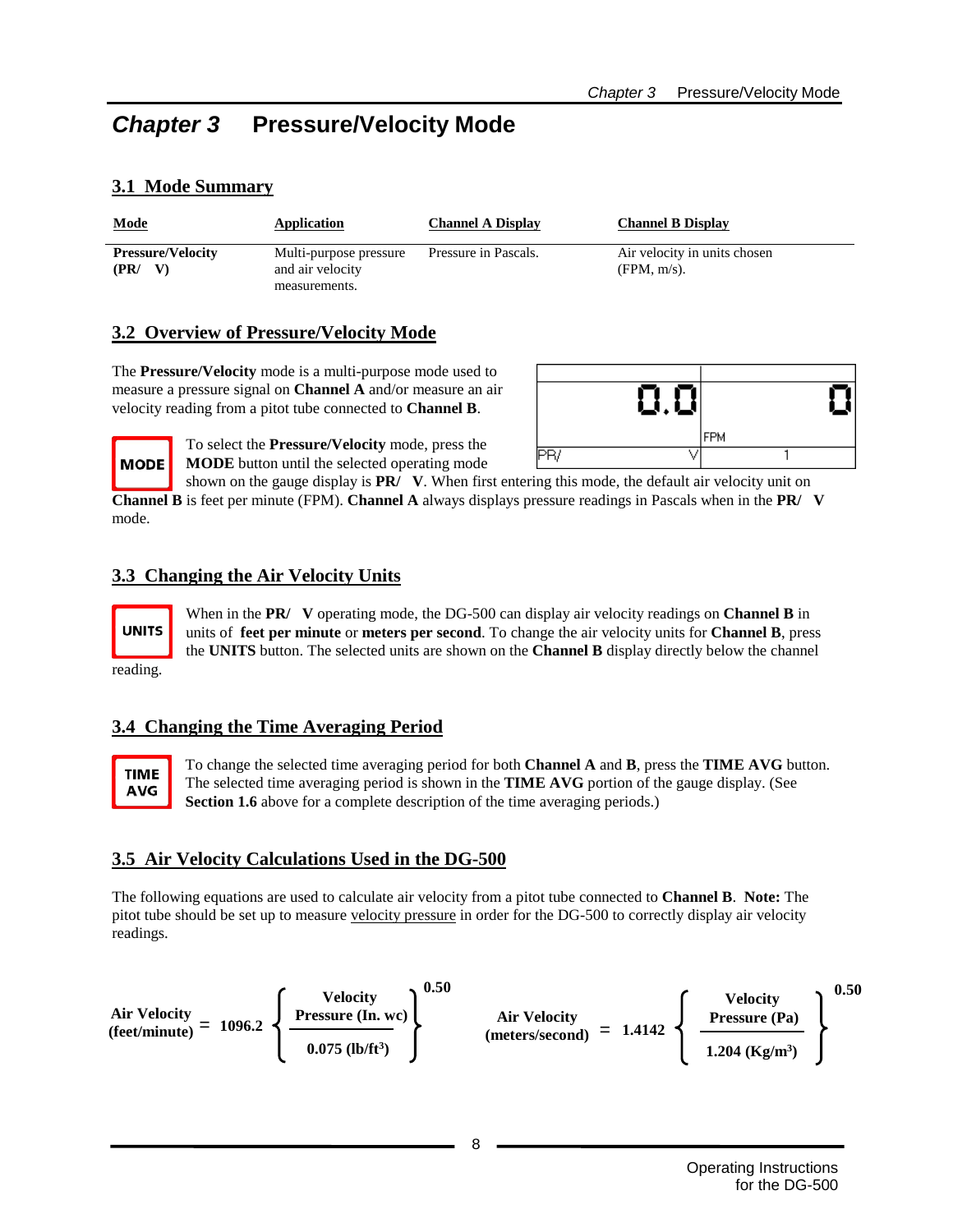# *Chapter 4* **Servicing and Maintenance**

### **4.1 Gauge Calibration and Servicing**

### **4.1.a Calibration:**

The DG-500 is calibrated at our factory prior to being shipped. A sticker on the back of the gauge case will indicate the date of calibration, as well as the next recommended recalibration date. Under normal operation, we recommend that the gauge be recalibrated once every two years. Gauge recalibration is a service provided by The Energy Conservatory for a small fee (\$80 as of 7/1/13). Gauges needing recalibration should be sent to:

> The Energy Conservatory 2801 21st Ave. S., Suite 160 Minneapolis, MN 55407 Attn: Digital Gauge Recalibration

Please include shipping instructions for returning the recalibrated gauge.

### **4.1.b Servicing/Repairs:**

All factory authorized repairs for the DG-500 gauge are conducted at the above address. To have your gauge repaired, send the gauge to the above address (Attn: Digital Gauge Repair) along with a detailed description of the problem encountered, and shipping instructions.

### **4.2 Low Battery Indicator/Battery Replacement**

The DG-500 is powered by 6 AA batteries located in the battery compartment on the back of the gauge. We recommend that Alkaline or rechargeable batteries (e.g. nickel-metal hydride or NiCd) be used with this gauge. Whenever the gauge is turned on, the battery voltage is measured and temporarily displayed in the **Channel B** display area.

### **4.2.a Low Battery Indicators:**

A low battery icon "**BAT**" begins to blink on the gauge display when it is time to replace (or recharge) the batteries. The **BAT** icon is set to appear when the measured battery voltage drops below 6.0 volts. The gauge will continue to provide reliable operation for a short time following appearance of the **BAT** icon. Once the batteries have discharged to a level which prohibits reliable operation, the words "LO BAT" appear in the **Channel A** and **B** display areas, and the gauge will no longer function. Fully charged batteries will typically provide 4-5 days of continuous operation before the **BAT** icon appears on the gauge display.

### **4.2.b Battery Replacement:**

To remove the existing batteries from the battery compartment, first turn off the gauge, and then remove the battery compartment cover plate by sliding it away from the gauge. Carefully remove each battery from the battery compartment.

Carefully replace the 6 AA batteries. Be sure to insert the batteries with the proper polarity  $(+)$  as illustrated on the inside of the battery compartment. Replace the battery compartment cover.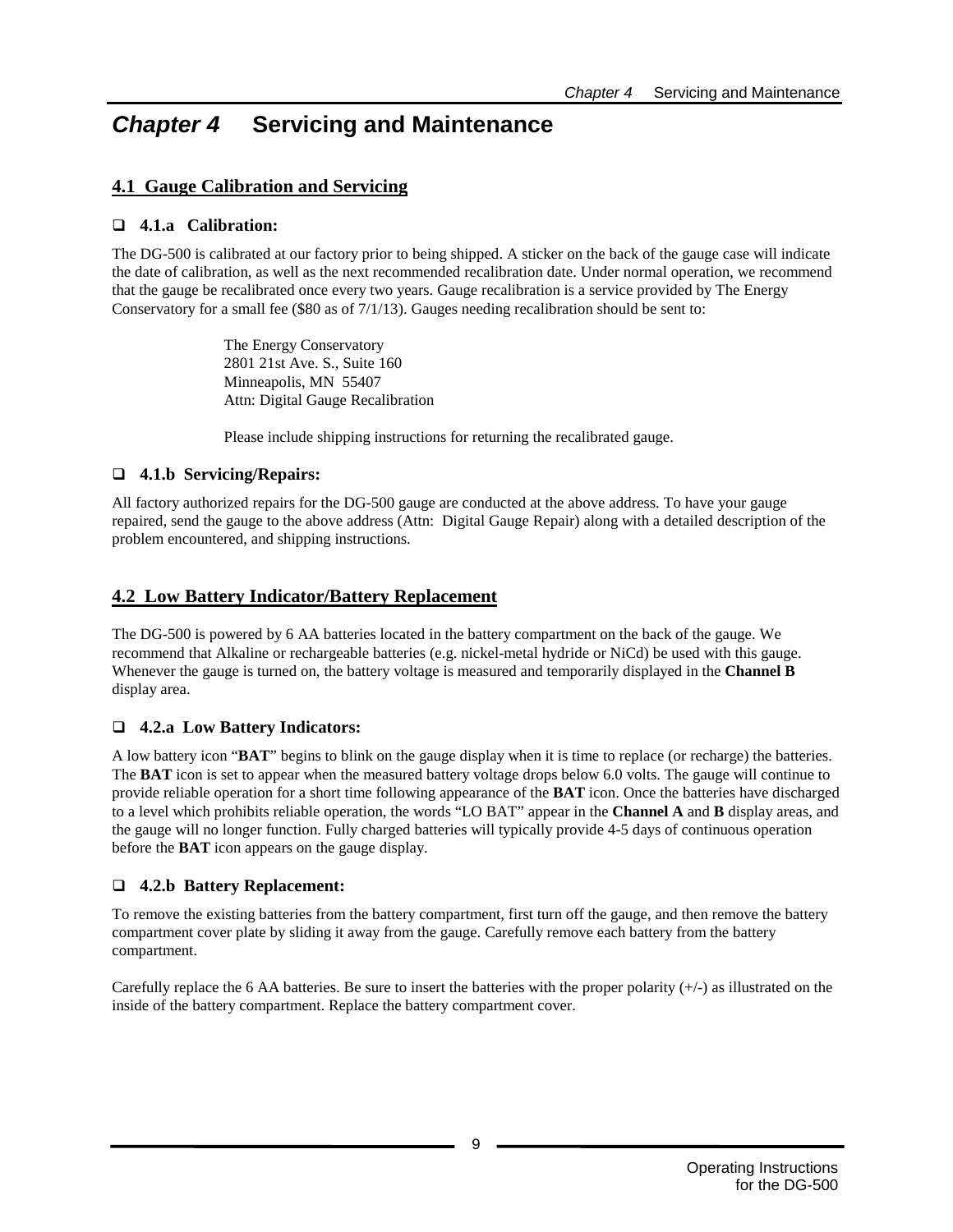### **4.3 Troubleshooting/Resetting the DG-500**

.

If the DG-500 gauge locks up or otherwise appears to be display inconsistent readings, try the following steps to reset the gauge.

- Simply turn the gauge off for 5 seconds and then turn it back on (using the **ON/OFF** button).
- If turning the gauge off and on does not take care of the problem (or you were unable to turn the gauge off), first remove the batteries from the battery compartment. Once the batteries have been removed, hold down the **ON/OFF** button for 5 seconds to fully discharge the gauge's internal electronic components. Carefully replace the 6 AA batteries. Be sure to insert the batteries with the proper polarity  $(+)$  as illustrated on the inside of the battery compartment. Turn the gauge back on.
- If neither of the steps above takes care of the problem, you will need to send the gauge back to The Energy Conservatory for servicing (see Section **4.1.b** above).